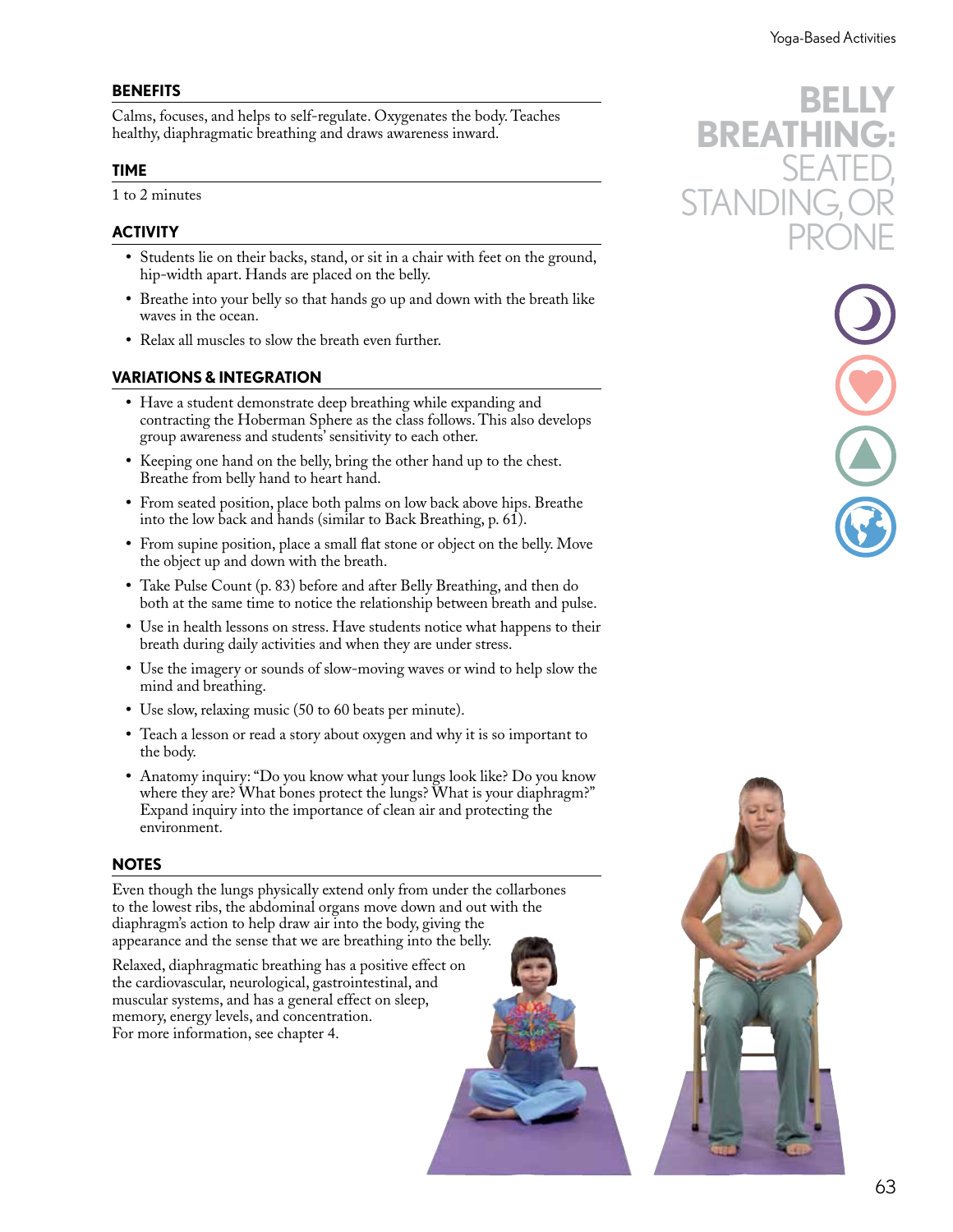**TREE CIRCLE**

### **BENEFITS**

Develops balance, trust, and teamwork in a fun way. Teaches how to stay centered when challenged.

#### **TIME**

2 to 5 minutes

# **ACTIVITY**

- **•** Students make a large circle, facing in and standing about 3 feet apart.
- **•** Raise both arms and stretch them out, fingers pointing up.
- **•** Place hands together with the person on each side and lift right leg up in Tree pose.
- **•** Press into each other's hands and use each other for support.
- **•** Switch legs and repeat.

## **VARIATIONS & INTEGRATION**

- **•** Have several of the students come out of the circle to be "animals" in the forest. Then re-form the circle and have the animals challenge the others by making noises, running in and out of the circle, jumping up and down, and so on (but no touching or blowing on the others). Switch challengers.
- **•** Drop hands and try again without the support of the circle.
- **•** Great sequence: Star Pose/Galaxy variation (p. 88), then Tree Circle, then add animal challengers, then animal challengers without the circle.

#### **NOTES**

In a forest, stands of trees shield each other from the wind, and intertwine their roots for greater support. Trees also provide habitat for animals. These and other themes can be developed from and explored through Tree Circle.